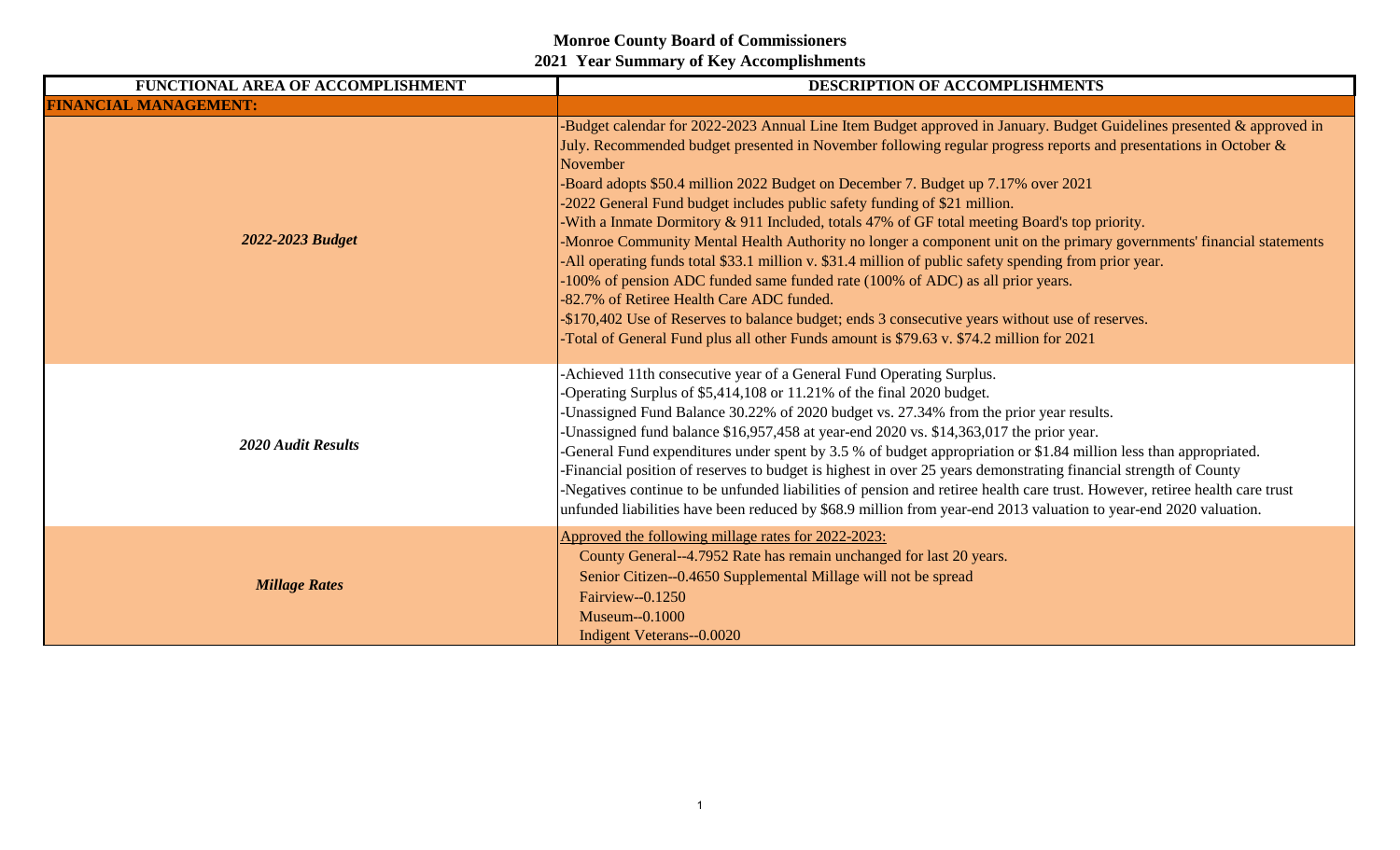| FUNCTIONAL AREA OF ACCOMPLISHMENT | DESCRIPTION OF ACCOMPLISHMENTS                                                                                                                                                                                                                                                                                                                                                                                                                                                                                                                                                          |
|-----------------------------------|-----------------------------------------------------------------------------------------------------------------------------------------------------------------------------------------------------------------------------------------------------------------------------------------------------------------------------------------------------------------------------------------------------------------------------------------------------------------------------------------------------------------------------------------------------------------------------------------|
| <b>Pension Funding</b>            | -Reached \$1,174,475 of aggregate savings from implementing pre-funding employer pension contribution since 2016.<br>-The 2022 pre-funding contribution will result in an estimated credit of \$243,053 to be applied to the contribution rates in the<br>2022 budget.<br>-Prepared and filed report to Treasury under PA 202 for County pension Plan<br>-2022 Budget funds \$6,954,675 (\$938,774 lower) of employer contribution plus \$1,021,246 (\$311,440 higher) of employee<br>contribution for total of \$7,975,921 to meet pension plan funding obligations.                   |
| <b>Retiree Health Care Trust</b>  | -Funded ratio of RHC improved to 57.9% v. 53.2% prior year actuarial valuation using a 5.5% discount rate.<br>-Funded ratio up 8 consecutive years in a row and 43.3% points over 19 year period. Market value of trust at November 30,<br>2021 was \$89.65 million. Road Commission \$12.64 million and Mental Health \$5.33 million<br>-Prepared and filed OPEB report under PA 202 for RHC Plan<br>-Prepared and issued Annual Report to all eligible employees, retirees, & beneficiaries on status of the plan.                                                                    |
| <b>Board Governance</b>           | Completed annual review of Board of Commissioners By-Laws with streamlined sections and approved amendments March 16,<br>2021<br>-Approved Farmland and Open Space Applications and updated Master Plans for municipalities<br>-Received presentations and annual reports from multiple agencies and community partners along with operating departments<br>-Approved 22 new and/or revised policies as part of policy manual update. 2 policies were deleted as no longer applicable.                                                                                                  |
| <b>Property Tax Appeals</b>       | -DTE Fermi Nuclear Plant tax litigation resolved fall 2021. Board updated in November on the outcome.<br>-Tax Appeal Defense-Joined with other taxing entities to financially support Frenchtown Township in defending Fermi plant<br>appeal.                                                                                                                                                                                                                                                                                                                                           |
| <b>EMPLOYEE RELATIONS:</b>        |                                                                                                                                                                                                                                                                                                                                                                                                                                                                                                                                                                                         |
| <b>Collective Bargaining</b>      | Reached Agreements with all employee groups (except Assistant Prosecutors-contract expires 12/31/2022). The agreements<br>implemented the new total compensation plans based on market competitiveness. Includes the non-union workforce and non-<br>judicial elected officials.<br>-Cost of new total compensation plans absorbed into 2021 budget until year-end financial analysis to determine net additional<br>appropriation required to fully fund. Prior cost analysis calculated 1st year cost at \$647,000; actual supplemental appropriation<br>to fund plan is $$175,000$ . |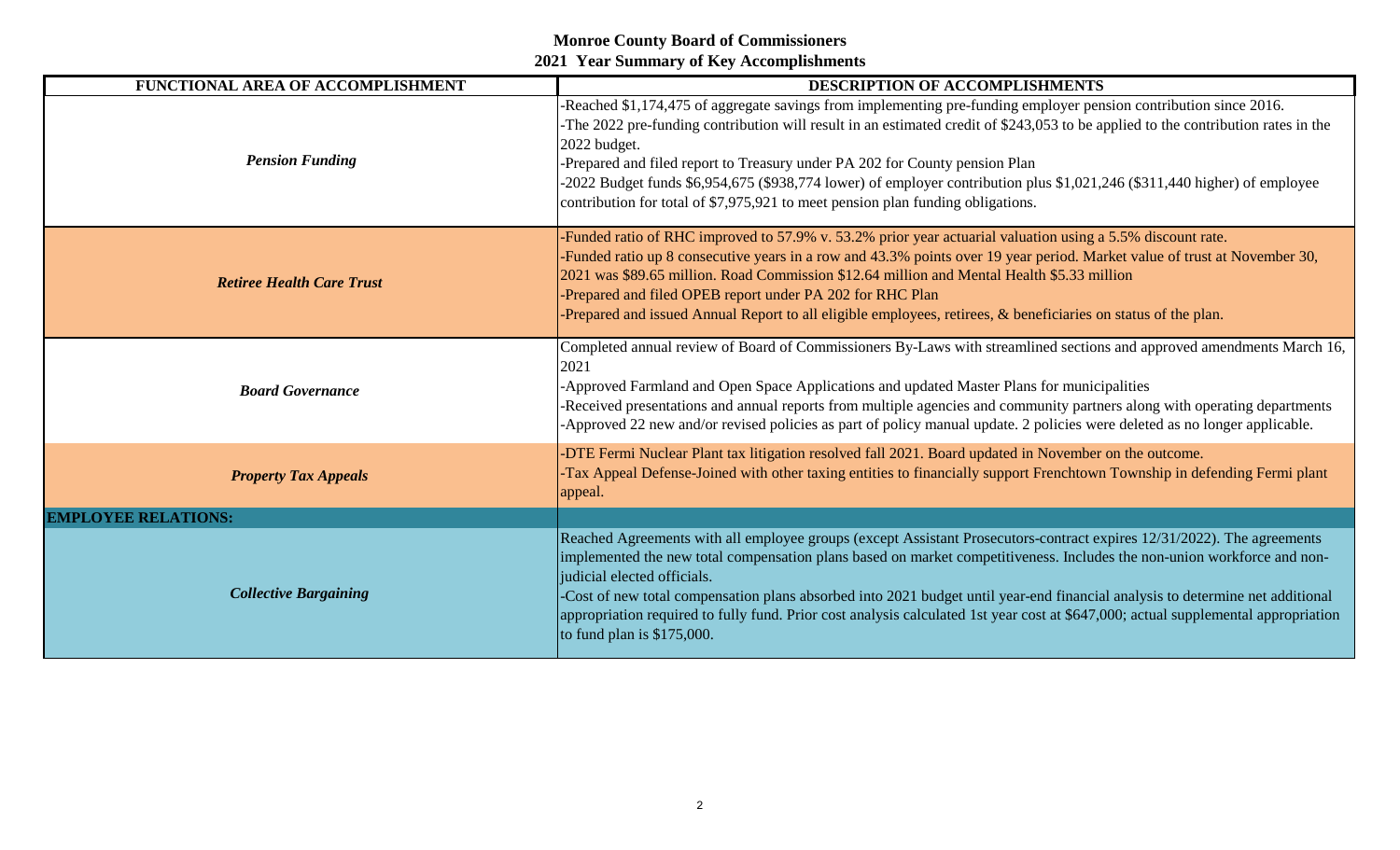| FUNCTIONAL AREA OF ACCOMPLISHMENT    | DESCRIPTION OF ACCOMPLISHMENTS                                                                                                                                                                                                                                                                                                                                                                                                                                                                                                                                                                                                                                                                                                                                                                                                                                                                                                                                       |
|--------------------------------------|----------------------------------------------------------------------------------------------------------------------------------------------------------------------------------------------------------------------------------------------------------------------------------------------------------------------------------------------------------------------------------------------------------------------------------------------------------------------------------------------------------------------------------------------------------------------------------------------------------------------------------------------------------------------------------------------------------------------------------------------------------------------------------------------------------------------------------------------------------------------------------------------------------------------------------------------------------------------|
| <b>Wellness Day Program</b>          | Sponsored in-person & virtual wellness day for employees and retirees on October 14th. Event included:<br>-Retirement planning, financial services, healthy eating, healthy lifestyle, stress management, healthy menu planning and flu<br>shots as part of the day's events.<br>-Attendance/Participation of approximately 125 in person.<br>-Employees introduced to new voluntary vision plan options for 2022 year.<br>-Employees participated in door prizes and drawings for prizes/incentives for attending and interacting with service providers                                                                                                                                                                                                                                                                                                                                                                                                            |
| <b>Employee Training</b>             | -Continued developing HR ADP Workforce applications including on-line open enrollment for healthcare, tax reporting self-<br>service forms and on-line training across multiple topics including ALICE safety training.                                                                                                                                                                                                                                                                                                                                                                                                                                                                                                                                                                                                                                                                                                                                              |
| <b>Organizational Restructurings</b> | 2021 Reorganization plans approved for the Information Technology Department, Sheriff's Office, Youth Center, 1st District<br>Court and realigned staffing in Central Office to add an accountant position.                                                                                                                                                                                                                                                                                                                                                                                                                                                                                                                                                                                                                                                                                                                                                          |
| <b>Human Resources</b>               | -Vision plan upgraded with new employee options and new Dental carrier information during open enrollment.<br>-HR Team sourced new carrier for post 65 and Medicare eligible retirees and dependents. Developed communications and<br>information program to inform beneficiaries of the move to Humana along with benefits of the move. Team organized and<br>conducted in-person and virtual informational sessions for beneficiaries.                                                                                                                                                                                                                                                                                                                                                                                                                                                                                                                             |
| <b>RISK MANAGEMENT:</b>              |                                                                                                                                                                                                                                                                                                                                                                                                                                                                                                                                                                                                                                                                                                                                                                                                                                                                                                                                                                      |
| Litigation                           | -Litigation Open cases are at 7 with two $(2)$ of those on appeal of the lower court's ruling with one in favor of the County & one<br>against the County. Compares to 9 open cases last year with 3 of those appellate cases.<br>-In 2021, all active lawsuits that were resolved were dismissed in favor of the County.<br>-Continues trend of historically low number of active litigation cases in past 30 years for County. More recently, since 2010,<br>82% + of all litigation ended in favor of County.<br>-Workers' compensation claims, expenses and trends also remain low and historically below County average. Again,<br>independent site inspections/visits conducted by 3rd party TPA to assist in identifying potential for losses with staff then taking<br>corrective actions.<br>-Opioid Litigation case continues with County including partial settlement of four (4) national defendants. Other claims<br>continue against other defendants. |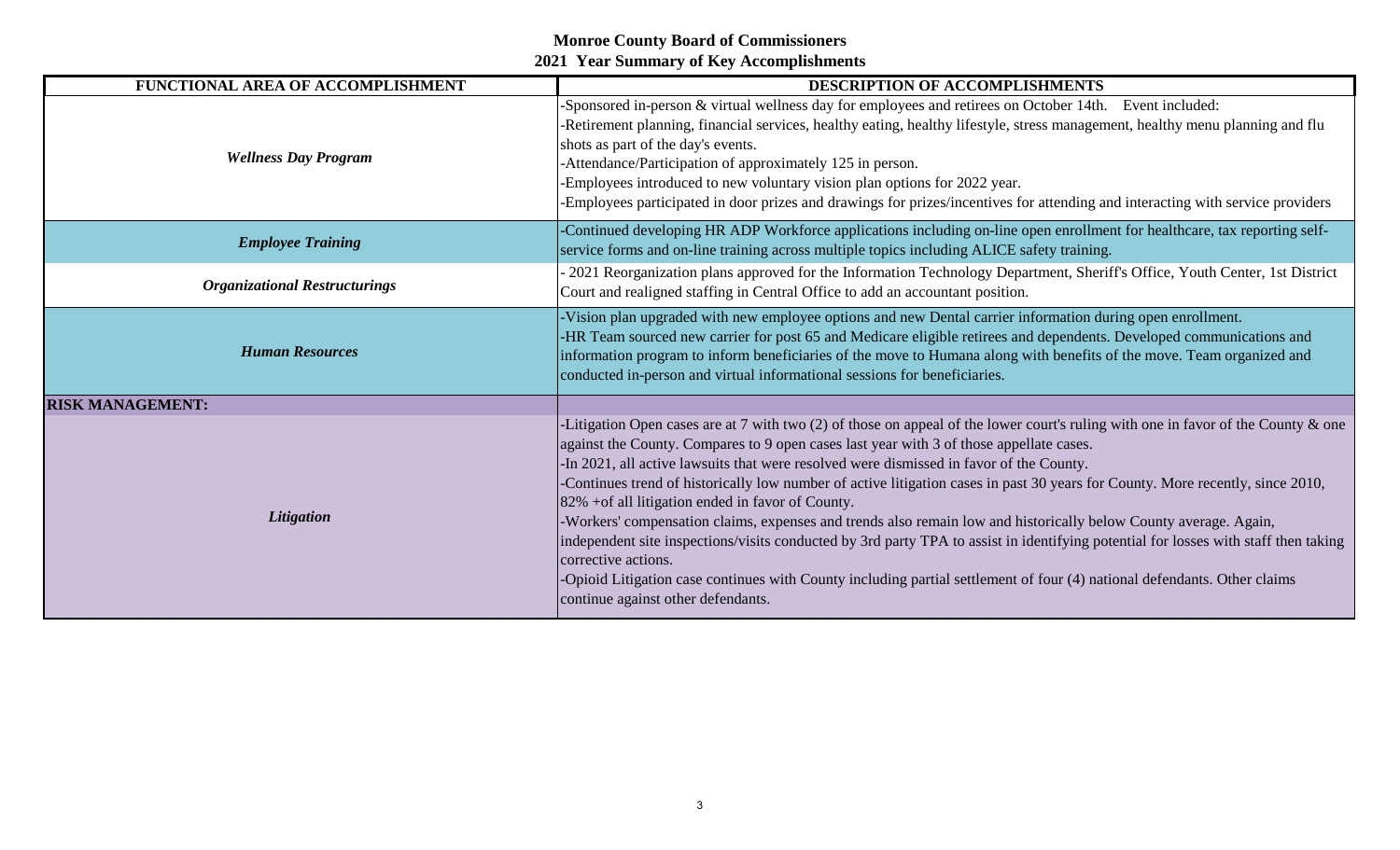| FUNCTIONAL AREA OF ACCOMPLISHMENT | DESCRIPTION OF ACCOMPLISHMENTS                                                                                                                                                                                                                                                                                                                                                                                                                                                                                                                                                                                                                                                                                                                                                                                                                                                                                                                                                                                                                                                                                                                                                                                                                                                                                                                                                                                                                                                                                                                                                                                                                                           |
|-----------------------------------|--------------------------------------------------------------------------------------------------------------------------------------------------------------------------------------------------------------------------------------------------------------------------------------------------------------------------------------------------------------------------------------------------------------------------------------------------------------------------------------------------------------------------------------------------------------------------------------------------------------------------------------------------------------------------------------------------------------------------------------------------------------------------------------------------------------------------------------------------------------------------------------------------------------------------------------------------------------------------------------------------------------------------------------------------------------------------------------------------------------------------------------------------------------------------------------------------------------------------------------------------------------------------------------------------------------------------------------------------------------------------------------------------------------------------------------------------------------------------------------------------------------------------------------------------------------------------------------------------------------------------------------------------------------------------|
| <b>INTERGOVERNMENTAL:</b>         |                                                                                                                                                                                                                                                                                                                                                                                                                                                                                                                                                                                                                                                                                                                                                                                                                                                                                                                                                                                                                                                                                                                                                                                                                                                                                                                                                                                                                                                                                                                                                                                                                                                                          |
| COVID <sub>19</sub>               | -Regular updates on the Covid19 virus and impact to the county from Health Department, Sheriff's Office/Jail and County<br>Operations in the first part of the year<br>-23 additional phone lines installed to help with the volume of calls regarding Covid-19 at Public Health.<br>-American Rescue Plan--County to receive \$29,448,921. Developed a Community open application process to allow local units<br>and non-profits opportunity to submit grant requests under one of 7 eligible expenditure categories. \$68.4 million requested in<br>funding.                                                                                                                                                                                                                                                                                                                                                                                                                                                                                                                                                                                                                                                                                                                                                                                                                                                                                                                                                                                                                                                                                                          |
| 2020 Census                       | -Monroe County's population increased by 1.8% or 2,778 to 154,809 from 152,201. Monroe County is the only Michigan<br>County of the seven counties along the Ohio border that increased in population                                                                                                                                                                                                                                                                                                                                                                                                                                                                                                                                                                                                                                                                                                                                                                                                                                                                                                                                                                                                                                                                                                                                                                                                                                                                                                                                                                                                                                                                    |
| <b>Economic Development</b>       | -Continued building enhancements for Economic Development Tools - Including GIS, Parcel Data and Digital Aerial<br>Photography. Planning staff implemented GIS Hub as gateway for all data including development of MIcornerstone Community<br>Event Calendar.<br>-Resolution in support for TAP funds for Monroe Loop Trail Feasibility Study passed in July. November SEMCOG announced<br>County awarded \$1,456,544 in Transportation Alternative Program funds.<br>-Community Planning and Engagement utilized many methods to encourage citizens to complete the 2020 U.S. Census<br>-Commissioners and staff active in strategic (Monroe Link Plan) plan working groups including the plan's 6 pillars for<br>implementation.<br>-Sheriff's red shirt crew completed 2nd year of Pillar Team's effort at building up image by removing debris and performing<br>more detailed grounds maintenance at I-75 exits at North Dixie Highway & Nadeau Road as part of the beautification effort<br>under the Image and Brand pillar team of the Monroe Link Plan. Sheriff Goodnough led coordination with mowing contractor.<br>-SEMCOG 2045 Regional Transportation Plan amendments were made to the 2020-2023 Transportation Improvement plan<br>-Image and Brand launched for Monroe County-Branded as Michigan's Cornerstone<br>-Ford Motor Company Distribution Center became operational in September at the former location of the Nike Missile Base-<br>Frenchtown High Velocity Redistribution Center. Site redeveloped by InSite Development.<br>-Monroe Link Plan-Community Event Calendar was demonstrated to local units across the County and is now live. |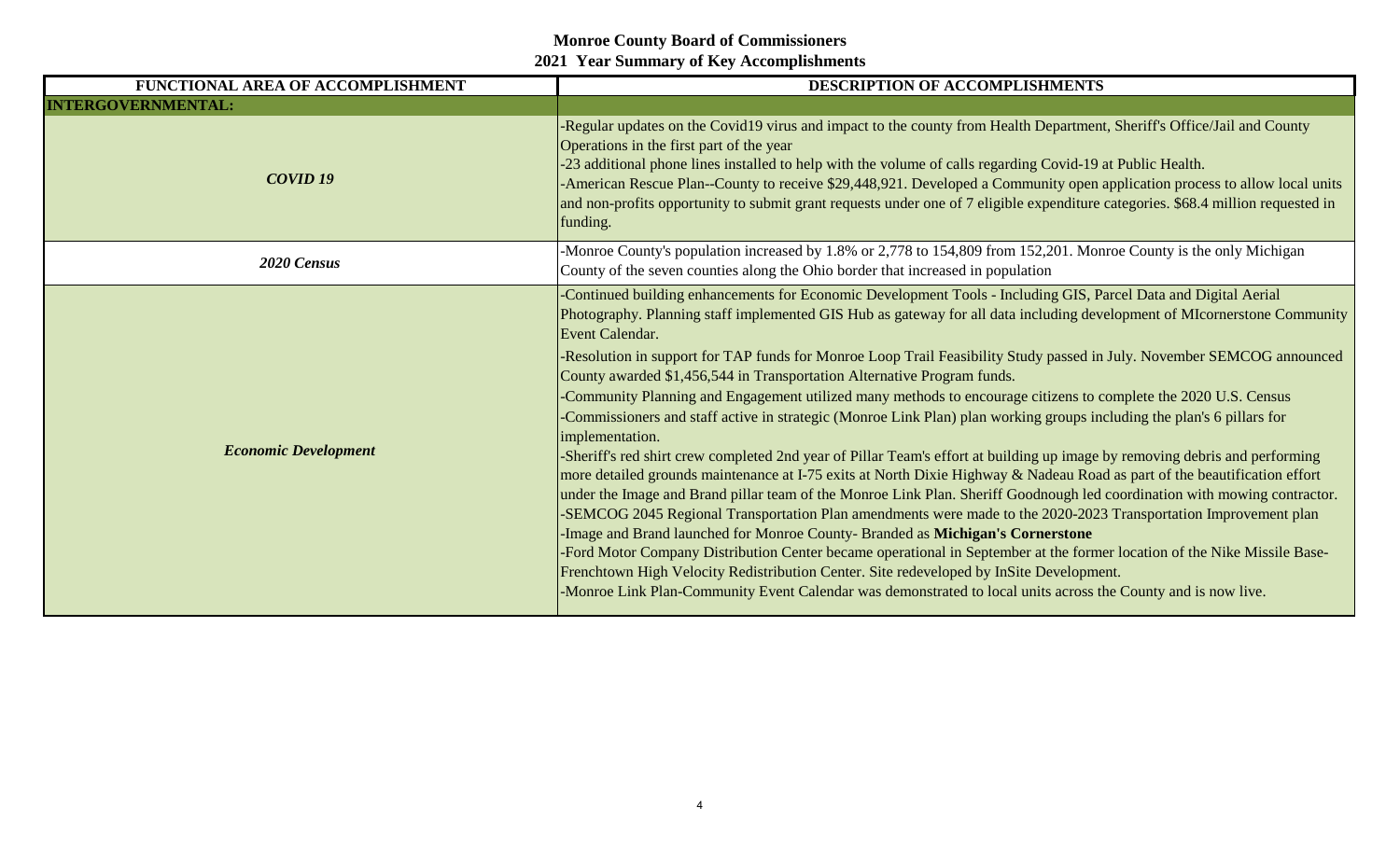| FUNCTIONAL AREA OF ACCOMPLISHMENT               | DESCRIPTION OF ACCOMPLISHMENTS                                                                                                                                                                                                                                                                                                                                                                                                                                                                |
|-------------------------------------------------|-----------------------------------------------------------------------------------------------------------------------------------------------------------------------------------------------------------------------------------------------------------------------------------------------------------------------------------------------------------------------------------------------------------------------------------------------------------------------------------------------|
| <b>Central Dispatch</b>                         | -Resolution passed in May to set 911 surcharge to \$2.00 per month, per device with all funds collected to be used for funding of<br>911 emergency telephone call answering and dispatch services within Monroe County.<br>-Board approved 800MHz Pager Agreement with Monroe County Local Units of Government while providing 508 pagers to fire<br>departments across the County from 911 Surcharge funds.<br>-Board approved the Amended 9-1-1 Service Plan and Amended 9-1-1 Board Bylaws |
| <b>Road Commission</b>                          | -Dori Hawkins-Freelain started as the new Managing Director. Karley Woodhull started as the new Administrative<br>Assistant/Deputy Clerk upon the retirement of Cheryl U'ran.                                                                                                                                                                                                                                                                                                                 |
| <b>GRANTS:</b>                                  | County awarded \$17,258,788 of Federal, State and other Sources Grant Funding in 2021                                                                                                                                                                                                                                                                                                                                                                                                         |
| <b>All Grants Summarized by Function</b>        | -Courts: \$213,492<br>-MIDC: \$1,180,258 State funding of \$966,375 and County funding of \$213,883<br>-Prosecutor: \$288,642<br>-Sheriff: \$393,086<br>-Community Corrections: \$304,625 with County funding of 122,815<br>-MANTIS: \$75,000<br>-Emergency Management: \$243,483<br>-Public Health; \$59,929<br>-Youth Center: \$119,882<br>-American Rescue Plan Act: \$14,594,274                                                                                                          |
| <b>OPERATIONS:</b>                              |                                                                                                                                                                                                                                                                                                                                                                                                                                                                                               |
| <b>Presentations/Annual Reports/Resolutions</b> | Board scheduled and received multiple presentations and reports from County agencies, offices and community partners as part<br>of its overall governance and oversight duties.<br>-Honored citizens, youth achievements and organizations with Resolutions and Tributes for their contributions to the overall<br>quality of life in Monroe County.                                                                                                                                          |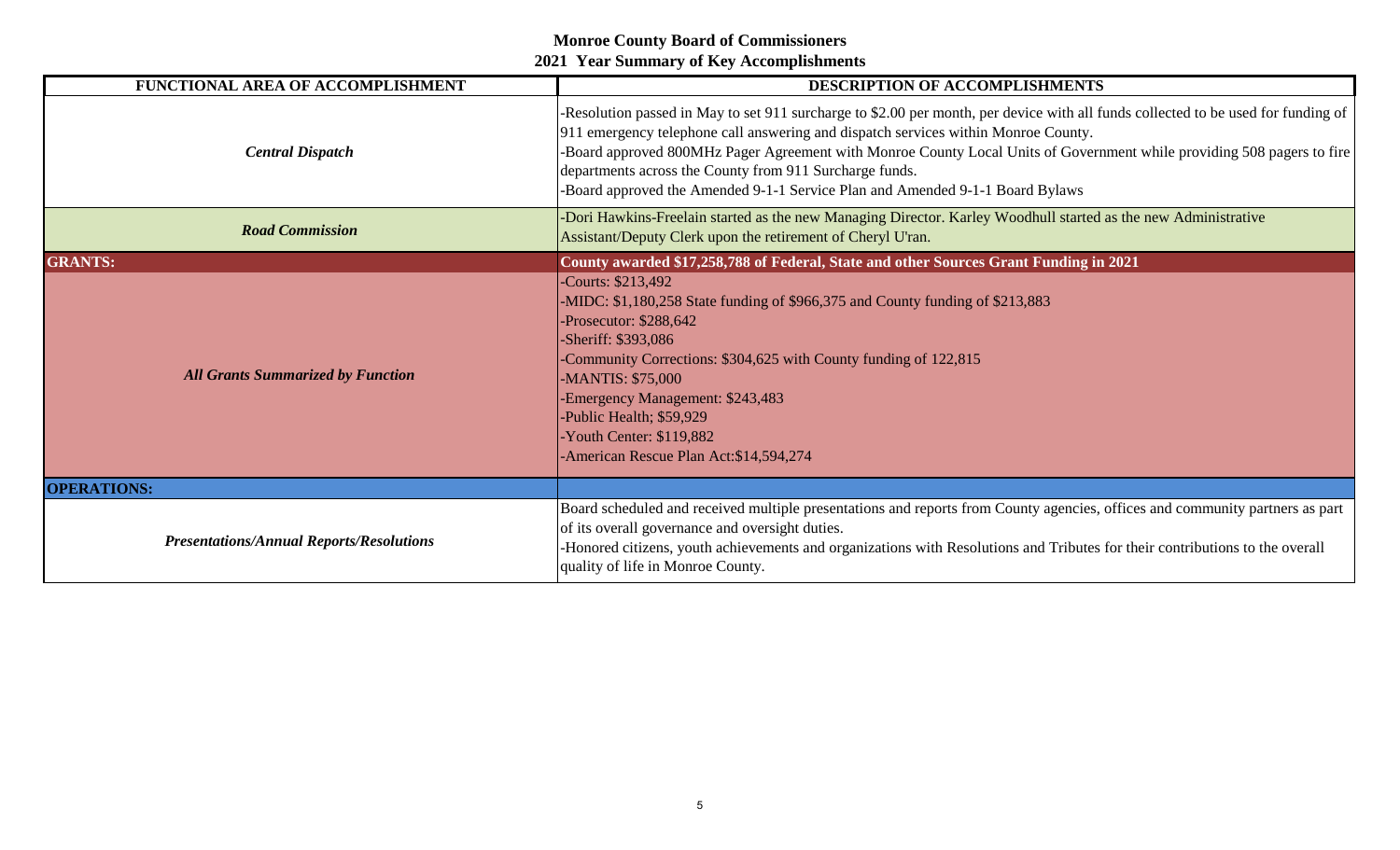| FUNCTIONAL AREA OF ACCOMPLISHMENT         | <b>DESCRIPTION OF ACCOMPLISHMENTS</b>                                                                                                                                                                                                                                                                                                                                                                                                                                                                                                                                                                                                                                                                                                                                                                                                                                                                                                                                                                                                                                                                                                                                                                                                                                                                                                                                                                                                                                                                                                                                                                                                                                                                                                                                                  |
|-------------------------------------------|----------------------------------------------------------------------------------------------------------------------------------------------------------------------------------------------------------------------------------------------------------------------------------------------------------------------------------------------------------------------------------------------------------------------------------------------------------------------------------------------------------------------------------------------------------------------------------------------------------------------------------------------------------------------------------------------------------------------------------------------------------------------------------------------------------------------------------------------------------------------------------------------------------------------------------------------------------------------------------------------------------------------------------------------------------------------------------------------------------------------------------------------------------------------------------------------------------------------------------------------------------------------------------------------------------------------------------------------------------------------------------------------------------------------------------------------------------------------------------------------------------------------------------------------------------------------------------------------------------------------------------------------------------------------------------------------------------------------------------------------------------------------------------------|
| <b>Facilities/Capital Investments</b>     | -Continued and completed service drive concrete rehabilitation project from S. Raisinville Road to the Drain Commission,<br>Dispatch, Mental Health and Cooperative Extension<br>-Asphalt service drive and parking lot around the Drain/Parks garage repaved<br>-Jail and Inmate Dormitory Asphalt Paving completed<br>-New Waterloo Park Accessible Fishing Pier purchased and placed into the river in April<br>-Animal Control Asphalt Paving completed and single chip sealing of the road and parking area were completed<br>-Flooring at Fairview and Public Health: Work completed to upgrade with installation of new flooring in a number of housing<br>rooms at Fairview and clinic areas within the Public Health facility.<br>-Parking Lot Maintenance: Work completed on asphalt parking lots and drives that included crack filling, sealing and striping.<br>Included County park sites.<br>-51 S. Macomb Street: The Equalization office is being carpeted and painted and the men's restroom has new flooring, paint and<br>cabinetry.<br>-New 26 ft. Weldcraft boat received by Sheriff's Office. The SAFE Boat that was lost in the Toledo Beach Marina Fire was<br>replaced with a current and upgraded model. delivered in June 2021.<br>-One Jail Air Handling Unit was replaced and upgraded.<br>-Board approved supplemental appropriation following 2020 audit results to provide \$2,030,000 for technology, equipment and<br>capital investments:<br>-Purchased Drone for law enforcement, economic development, damage assessment, etc.<br>-Purchased Oscar 360 accident/crime scene reconstruction equipment and software.<br>-Purchased new aerial Pictometry imagery software application for Assessing and other land/property management operations. |
| <b>Information Technology</b>             | -Discontinued IT services to some local units of government to meet increasing demands of County including cyber security.                                                                                                                                                                                                                                                                                                                                                                                                                                                                                                                                                                                                                                                                                                                                                                                                                                                                                                                                                                                                                                                                                                                                                                                                                                                                                                                                                                                                                                                                                                                                                                                                                                                             |
| <b>COMMUNITY OUTREACH:</b>                |                                                                                                                                                                                                                                                                                                                                                                                                                                                                                                                                                                                                                                                                                                                                                                                                                                                                                                                                                                                                                                                                                                                                                                                                                                                                                                                                                                                                                                                                                                                                                                                                                                                                                                                                                                                        |
| <b>Substance Abuse Prevention Efforts</b> | -Red Med Boxes collected 1091 pounds of prescription medicine (only partial reporting from Dundee RedMed).<br>-One Drug Take Back events: 12 participants, 27.8 pounds collected                                                                                                                                                                                                                                                                                                                                                                                                                                                                                                                                                                                                                                                                                                                                                                                                                                                                                                                                                                                                                                                                                                                                                                                                                                                                                                                                                                                                                                                                                                                                                                                                       |
| <b>Quality of Life and Tourism</b>        | -Michigan's Cornerstone Community Event Calendar launched Go-live in November. Local unit community events now<br>promoted on a single platform.<br>-Museum programs and services ran throughout the year                                                                                                                                                                                                                                                                                                                                                                                                                                                                                                                                                                                                                                                                                                                                                                                                                                                                                                                                                                                                                                                                                                                                                                                                                                                                                                                                                                                                                                                                                                                                                                              |